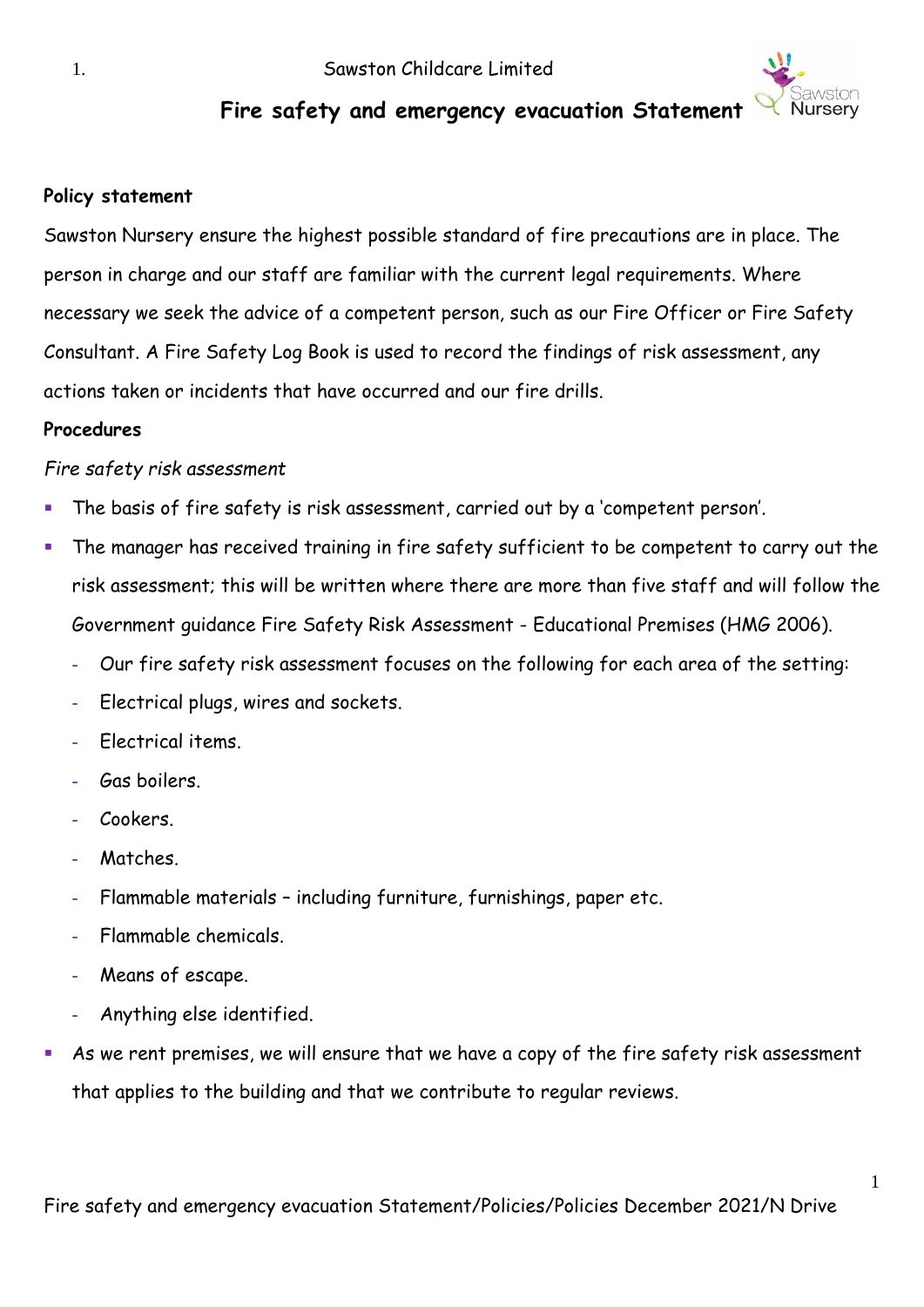#### *Fire safety precautions taken*

- We ensure that fire doors are clearly marked, never obstructed and easily opened from the inside.
- We ensure that smoke detectors/alarms and fire fighting appliances conform to BS EN standards, are fitted in appropriate high-risk areas of the building and are checked as specified by the manufacturer.
- We have all electrical equipment checked annually by a qualified electrician. Any faulty electrical equipment is taken out of use and either repaired or replaced.
- All emergency evacuation procedures are approved by the Fire Safety Officers and are:
	- clearly displayed in the premises.
	- explained to new members of staff, volunteers, and parents, and visitors
	- **•** practised regularly, at least once per quarter.
	- Records are kept of fire drills and of the servicing of fire safety equipment.
	- When the alarm sounds staff/ children and visitors are not to stop to collect belongings or attempt to re-enter the building, without being authorised by the Fire Officer to do so. However the Room Leader is responsible for collecting the child's medication which must be taken with them.
	- When the alarm sounds or during an incident staff/ children and visitors are not to reenter the building to look for any children or adults who are unaccounted for.
	- If you are unable to evacuate safely:
		- o Stay where you are safe
		- o Keep the children calm and together
	- Wherever possible alert the manager to your location and identify any adults or children with you.
	- An accurate record of all staff/ children and visitors registered when on site.
		- o Parents to sign all children in and out.
		- o Visitors recorded in visitors' book.
		- o Staff responsible for signing themselves in and out throughout the day.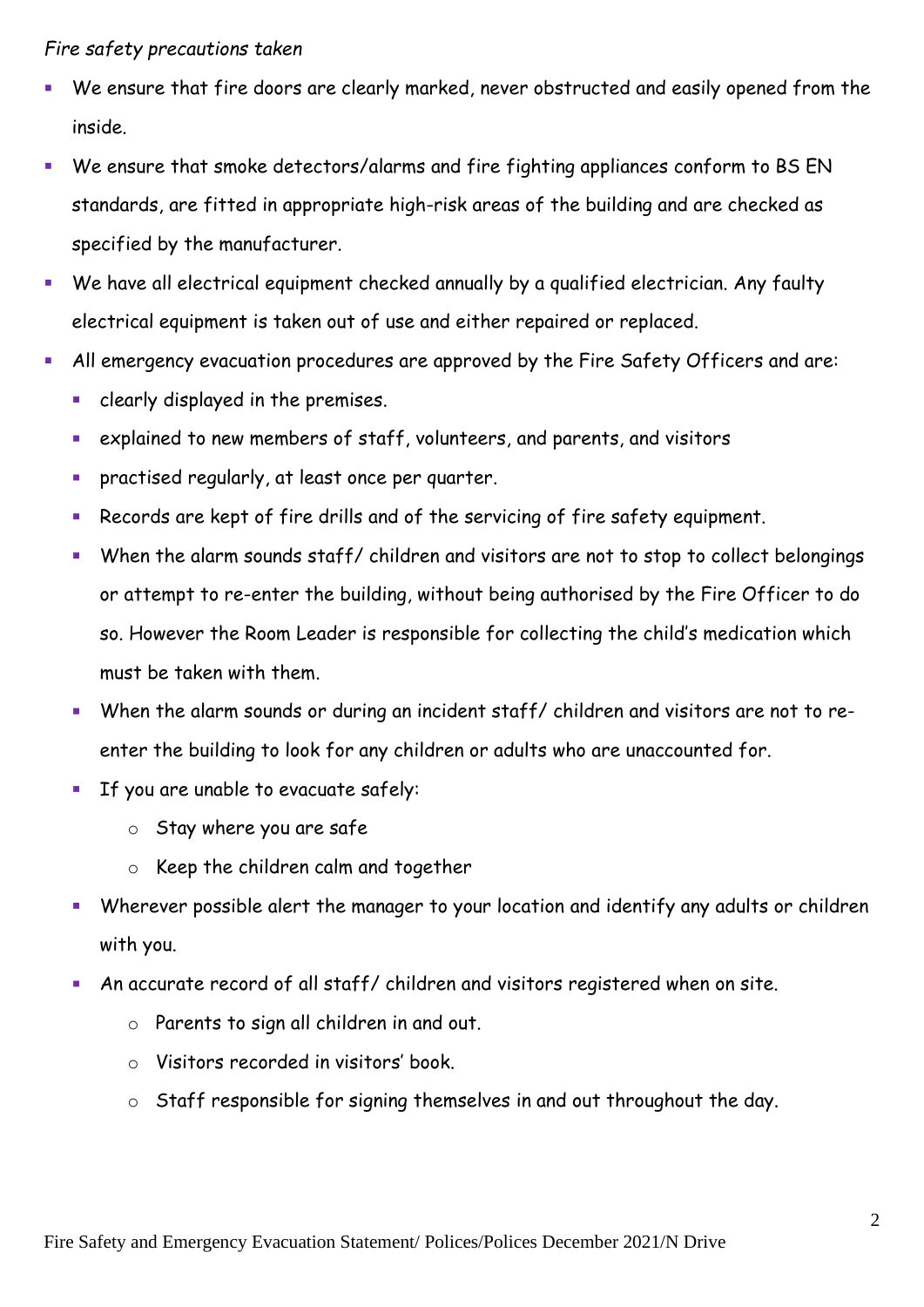### *No Smoking/vaping policy in place.*

### *Emergency evacuation procedure*

Procedures for practice drills include:

- Children being familiar with the sound of the fire alarm.
- **EXECT:** Staff and parents know where the fire exits are.
- Children are led from the building quickly and safely to the assembly point.
- Children are accounted for through using a register.
- How long it takes to get the children out safely.
- Who is designated call the emergency services, and when, in the event of a real fire emergency.
- How parents are contacted -see below.

### *Fire drills*

We hold fire drills termly and record the following information about each fire drill in the Fire Safety Log Book:

- The date and time of the drill.
- Number of adults and children involved.
- How long it took to evacuate.
- Whether there were any problems that delayed evacuation.
- Any further action taken to improve the drill procedure.

#### *Fire checklist*

|                                                                             | Who checks             | How often                                                           | Location                        |
|-----------------------------------------------------------------------------|------------------------|---------------------------------------------------------------------|---------------------------------|
| Escape route/fire exits (all<br>fire exits must be clearly<br>identifiable) | Shani W &<br>All rooms | Shani W = Monthly<br>All Rooms = During<br>daily checks             | Across the nursery              |
| Fire extinguishers and<br><b>blankets</b>                                   | Shani W                | Monthly                                                             | Across the nursery<br>& kitchen |
| Smoke/heat alarms                                                           | Britannia Alarms       | Bi-annually                                                         | Across the nursery              |
| Fire alarms                                                                 | Shani W                | Cold points = monthly<br>Drills = quarterly or<br>as new staff join | Across the nursery              |